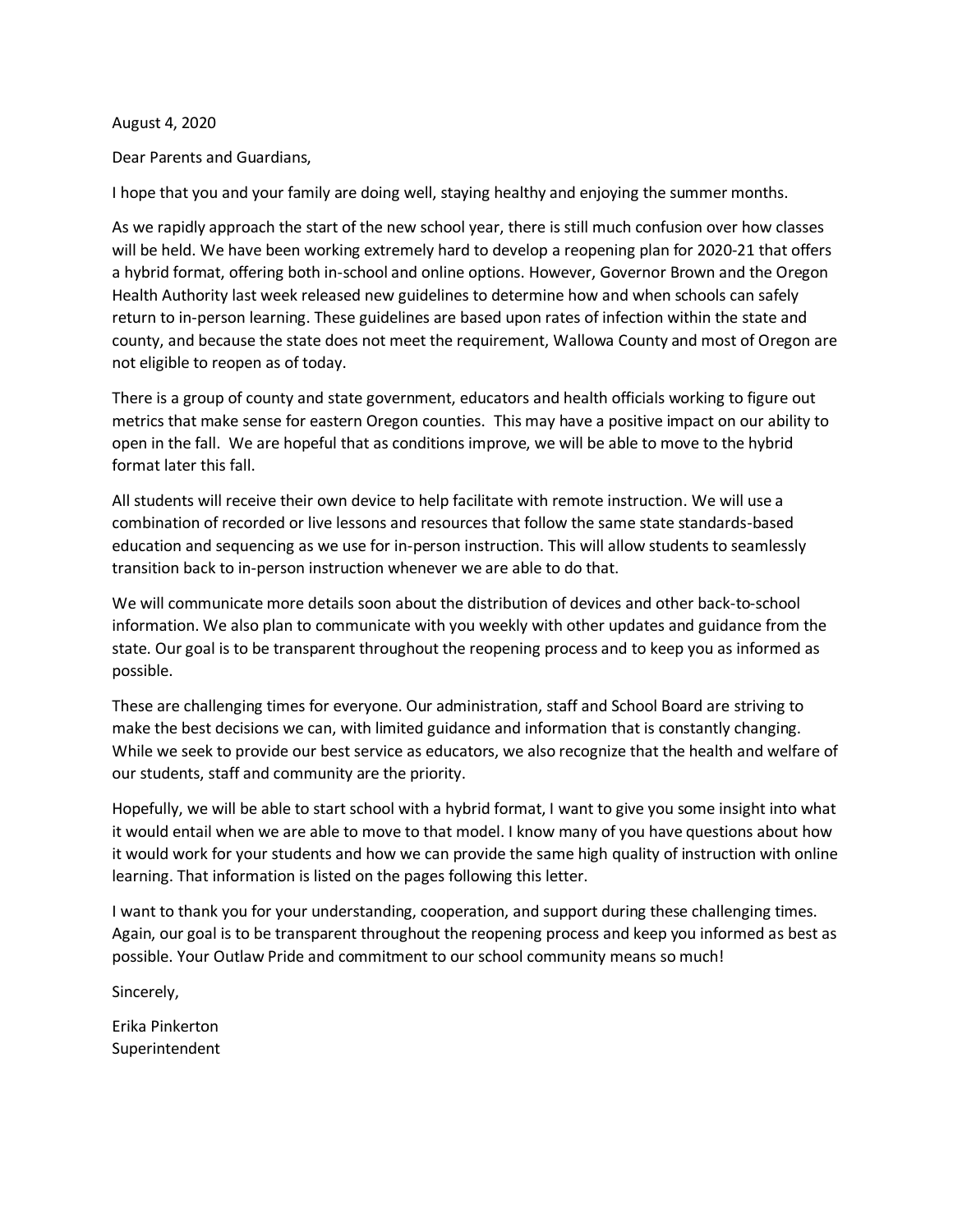## **Enterprise Hybrid Learning Format**

Enterprise School District plans to use a hybrid learning format as soon as state guidelines allow. Under this system, Enterprise K-12 students will attend school either in-person or online four days per week. Below are some of the highlights of this model. As you will see, our plan was built to have a great deal of flexibility to give the District leeway to adjust to situations as appropriate.

- Student desks will be positioned at least six-feet apart wherever feasible. Research studies conducted by the Centers For Disease Control and Prevention (CDC) suggests that staggered schedules, with reduced numbers of students present at a time, provide a safer environment. So, we will have staggered start and ending times.
- Children two years and older are required to wear a face covering unless they have a medical or mental health condition or disability, documented in accordance with Section 504 of the Rehabilitation Act or IDEA, that precludes the wearing of a face covering in school. Accommodations for such students should be made in partnership with the student's health care provider, school nurse, and IEP/504 team. Please note – this guidance for schools from the Oregon Department of Education has changed from previous guidance and will require the appropriate physician's script necessary in accordance with this requirement.
- Breaks or opportunities to remove face coverings will be provided throughout the day. During such breaks individuals must remain at least six feet apart. Masks may be removed when students are: - eating or drinking when spaced at least six feet apart - seated at desks or assigned workspaces at least six feet apart - engaged in any activity at least six feet apart (e.g. face covering breaks, recess, etc.); or - when wearing a face covering creates an unsafe condition in which to operate equipment or execute a task
- Using a hybrid model as proposed, the number of students in the school and individual classrooms at one time can be greatly reduced. This will provide more opportunity throughout the day for students to remove their masks as they work at their desks or assigned areas spaced at least six feet apart. Face coverings students will be required during transition times, on the entire bus ride to and from school, and when conditions necessitate that they are closer than six feet in proximity.
- As a district, Enterprise will be following recommendations to the maximum amount possible, from sanitizing to social distancing. Yet risk certainly will still exist and must be assumed by families. While the benefits of attending school in-person with classmates and teachers may often outweigh limited risk, it is important to recognize that risk can never be fully eliminated.
- Should a confirmed case of COVID-19 be reported within our schools, we will be in contact by the Oregon Health Department to receive guidance on steps to take as a district, as well cooperate as fully as possible as they conduct contact tracing. In the event that a school, or all schools within the district, are in need of closing in order to clean and sanitize, we must all be prepared to convert to remote instruction on what may be sudden notice that could last multiple days to a week or more. We recognize that this produces a great deal of difficulty and challenges for our families but want to be as transparent as possible knowing that there is a very real potential for this to occur.
- Our teachers and staff have been working extremely hard to prepare to provide instruction that can provide transition between in-person and remote learning as seamlessly as possible. After making the sudden change last spring, the school district will use additional days to provide